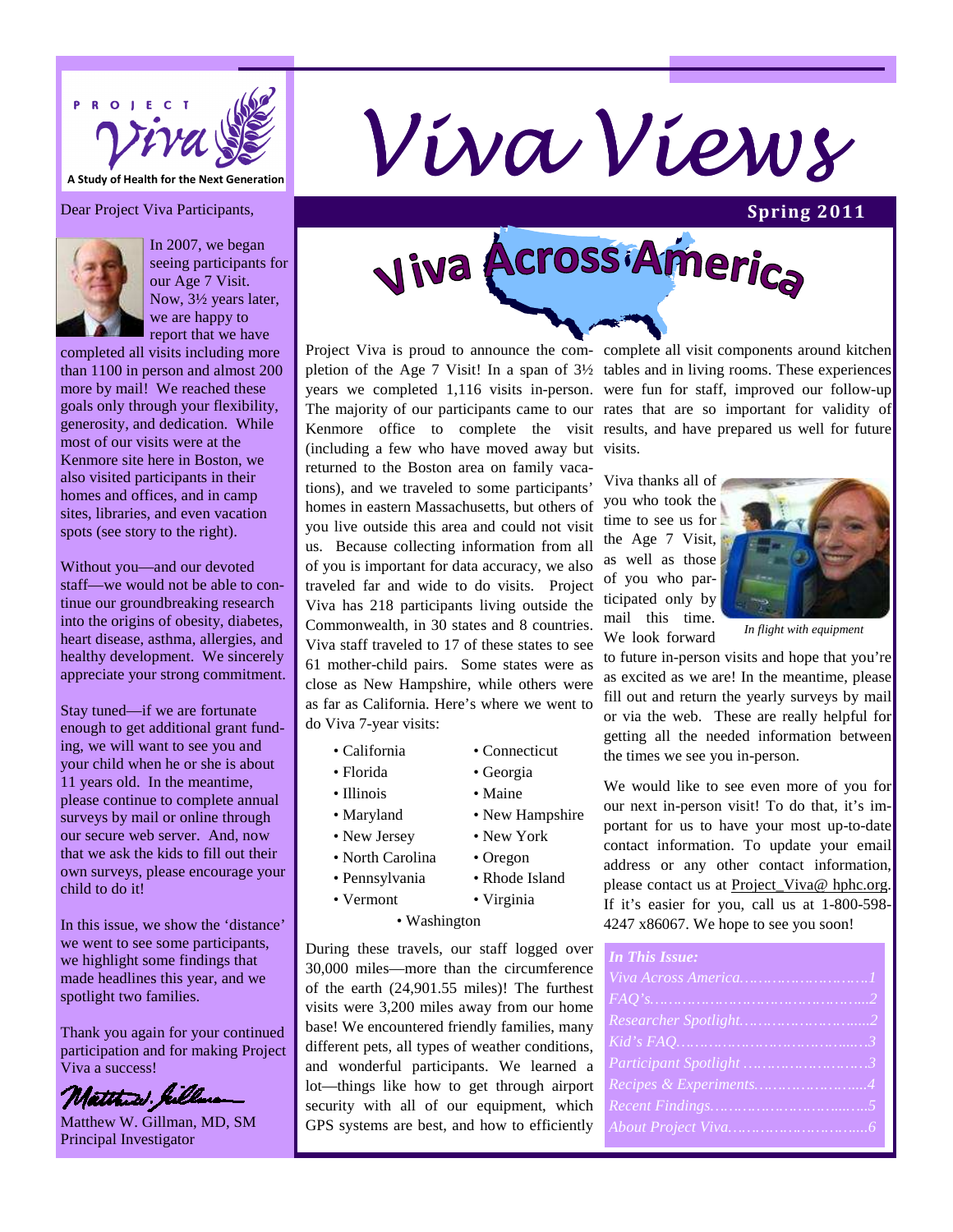## Frequently Asked Questions

#### **1. How does Project Viva take into account the season in which we fill out the yearly questionnaire?**

Project Viva sends out its questionnaires around the time of Viva kids' birthdays. As a result, there could be seasonal differences in reported physical activity time, electronics use or even eating habits. To account for when you complete the survey, we adjust for date of completion in statistical models. This approach allows us to produce results that are independent of these seasonal differences. Please report your answers based on the time frame of the question, and we'll do the rest!

#### **2. My child is usually very physically active, but broke his or her arm recently. What should I write on the survey?**

We understand that events like this can limit your child's physical activity for a time. Nevertheless, when completing the survey, please report activity for the time period we specify in the questionnaire.

**3. Why do I still need to answer old questionnaires if my child has already reached his or her next birthday?**  Every year we introduce new questions and remove old ones. It's important to have complete information on all of our participants which is why we ask you to complete an "old" survey even if your child has reached his/her next birthday.

#### **4. How much longer is Project Viva going on for?**

We hope to follow Project Viva participants for as long as we can! In our research, some of the most interesting and policy-relevant—findings have arisen from following Viva kids until school age. We have applied for further grant funding to follow Viva kids to early adolescence, and expect a new round of informative results.

## **Researcher Spotlight—Sheryl Rifas-Shiman & Alec**



#### *Sheryl:*

**How long have you been with Viva?**  I started working on the Viva pilot study called "Pregval" in 1997. I've been working on Viva since it started in 1998. I actually named the study "Project Viva"!

#### **How did you get involved with Viva?**

While working on Pregval, I finished my degree in epidemiology and biostatistics. Matt asked me to join Viva as the senior research analyst.

#### **What is your favorite thing about being involved with Viva or about Viva?**

 As an analyst, I get to examine the great data collected from Project Viva participants. I feel like I'm putting the pieces of a puzzle together.

My research is focused on nutrition and other exposures that occur during pregnancy and childhood, and the influence of these experiences on the health of both mother and child.

#### **What did you do before Project Viva?**

Before getting involved in research I was a professional ballet dancer. I danced with Milwaukee Ballet and Pacific Ballet Theatre. Another fun job from my past was playing Elmo on Sesame Street Live!

#### **What do you like to spend your time doing outside of Viva**

I have a 10 year old son named Alec. We like to travel, go to the theater, and play sports. Alec is into theater and I love watching him perform on

stage. In my spare time, I also enjoy choreographing dances for musicals around town.

#### **How did Alec get involved with Project Viva?**

Alec has been a "pilot" participant for Viva since he was born. As a pilot participant, the research assistants get to practice all of the visit components on Alec before they work with real Viva participants.

#### *Alec:*

#### **Do you like being able to test out Viva visit components?**

I like helping the research assistants to learn how to measure. It's fun working with all of the Viva research assistants. When can I come back to work on Viva?

#### **What is your favorite Viva visit component?**

The DEXA machine was cool. I loved getting a printout of my skeleton.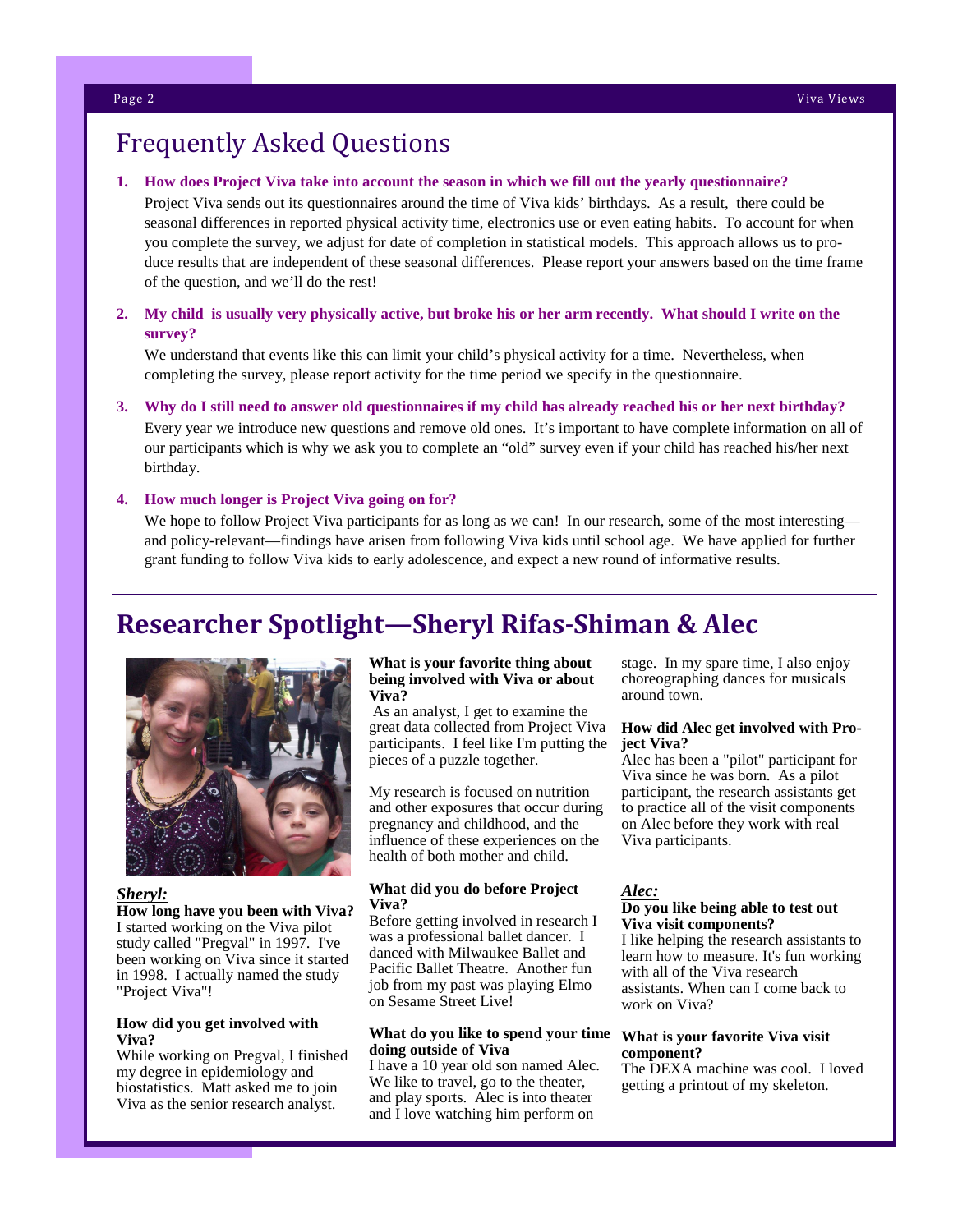### Recent Findings

Since Viva began we have published close to 100 original articles in the peer-reviewed medical literature. Project Viva has moved to the forefront of maternal and child health research and is influencing national policies and clinical care. Below are two of our research papers that received attention in the press in the past year.

#### **Racial/Ethnic Differences in Early-Life Risk Factors for Childhood Obesity**

**Voted one of Robert Wood Johnson Foundation's "Most Influential Research Articles of 2010"** 

Researchers have found that by the time a child is 2 years old, racial and ethnic disparities in obesity prevalence are already present. The prevalence of obesity at age 2 is higher among minority than white children—10.7% among white children, 14.9% among black children, and 16.7% among Hispanic children. By the way, we define obesity in children by body mass index or BMI—weight in kilograms divided by the square of height in

meters. If the BMI is higher than 95% of children of the same age and gender, we call that "obesity."

While higher rates of obesity in young minority children is something that other researchers have found, no one had looked at disparities in the risk factors that can lead to these higher rates. Factors in the prenatal period and infancy set the stage for the development of chronic diseases like obesity. In this study, we found racial/ ethnic differences in many early life risk factors for childhood obesity. For example, black and Hispanic women were more likely to begin their pregnancies already overweight or obese. Black and Hispanic children were more likely to have gained weight rapidly in early infancy, and had shorter sleep durations, more televisions in bedrooms, and higher intakes

of sugary drinks and fast food during the first 3 years of life. These differences were not explained by any social or economic disadvantage experienced by minority families. It is possible that "weathering" placed on minority women well before conception could explain some of the observed disparities in these risk factors.

Early childhood appears to be a key time period for interventions to prevent the consequences of obesity in children and to reduce disparities. Viva investigators and their colleagues are now doing some intervention trials to test this theory.

*Taveras EM, et al. Racial/ethnic differences in early-life risk factors for childhood obesity. Pediatrics. 2010 Apr;125(4):686-95.*

#### **Timing of Solid Food Introduction and Risk of Obesity in Preschool Aged Children**

**As featured in the Wall Street Journal, New York Times and on National Public Radio and CNN** 

Among 847 Project Viva kids, Viva investigators Sheryl Rifas-Shiman (see Spotlight on Sheryl and Alec) and Dr. Sue Huh, a pediatric gastroen-

terologist, led a team to study how the timing of introduction of solid foods during infancy could influence the development of obesity by 3 years of age. They analyzed infants who were breastfed at 4 months of age (67%) separately from formula-fed infants (33%). At age 3 years, 75 children (about 9%) were obese. Among breastfed infants, the timing of solid food introduction was not associated with the development of obesity. But formula-fed infants with solid food introduction before 4 months had a 6fold increase in odds of obesity at age 3 compared with waiting until between 4 and 6 months to introduce solids. These findings suggest that for formula fed infants, waiting to introduce solid foods until after 4 months of age could help reduce the risk of developing obesity later in childhood.

*Huh SY, Rifas-Shiman SL, et al. Timing of solid food introduction and risk of obesity in preschool-aged children. Pediatrics. 2011Mar;127(3):e544-51.*